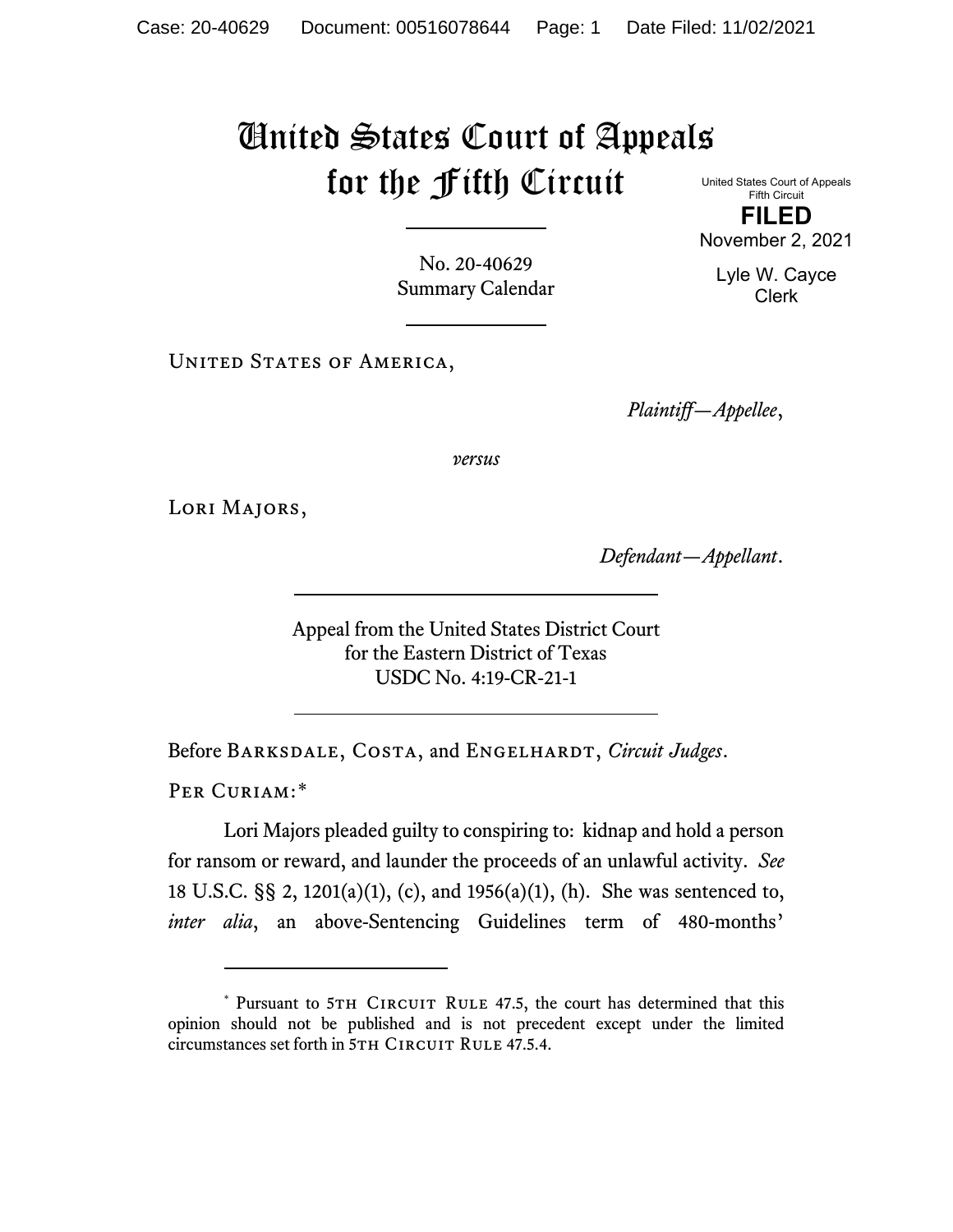## No. 20-40629

imprisonment. Majors contends the district court erred by: applying "vulnerable victim" and ransom enhancements (including attributing a ransom demand to her); failing to give adequate reasons for its sentencing decision; and imposing a sentence that is substantively unreasonable.

Although post-*Booker*, the Guidelines are advisory only, the district court must avoid significant procedural error, such as improperly calculating the Guidelines range. *Gall v. United States*, 552 U.S. 38, 46, 51 (2007). If no such procedural error exists, a properly-preserved objection to an ultimate sentence is reviewed for substantive reasonableness under an abuse-ofdiscretion standard. *Id.* at 51; *United States v. Delgado-Martinez*, 564 F.3d 750, 751–53 (5th Cir. 2009). In that respect, for issues preserved in district court, its application of the Guidelines is reviewed *de novo*; its factual findings, only for clear error. *E.g.*, *United States v. Cisneros-Gutierrez*, 517 F.3d 751, 764 (5th Cir. 2008).

For the issues raised on appeal, however, Majors did not preserve two of the claimed errors: the court attributed a ransom demand to her; and it failed to give adequate reasons for its sentencing decision. Therefore, review of those issues is only for plain error. *E.g.*, *United States v. Broussard*, 669 F.3d 537, 546 (5th Cir. 2012). Under that standard, Majors must show a forfeited plain error (clear or obvious error, rather than one subject to reasonable dispute) that affected her substantial rights. *Puckett v. United States*, 556 U.S. 129, 135 (2009). If she makes that showing, we have the discretion to correct the reversible plain error, but generally should do so only if it "seriously affect[s] the fairness, integrity or public reputation of judicial proceedings". *Id.*

For this claimed procedural error, Majors has not shown the court committed reversible plain error by enhancing her offense level under Guideline § 3A1.1(b)(1) because she "knew or should have known that a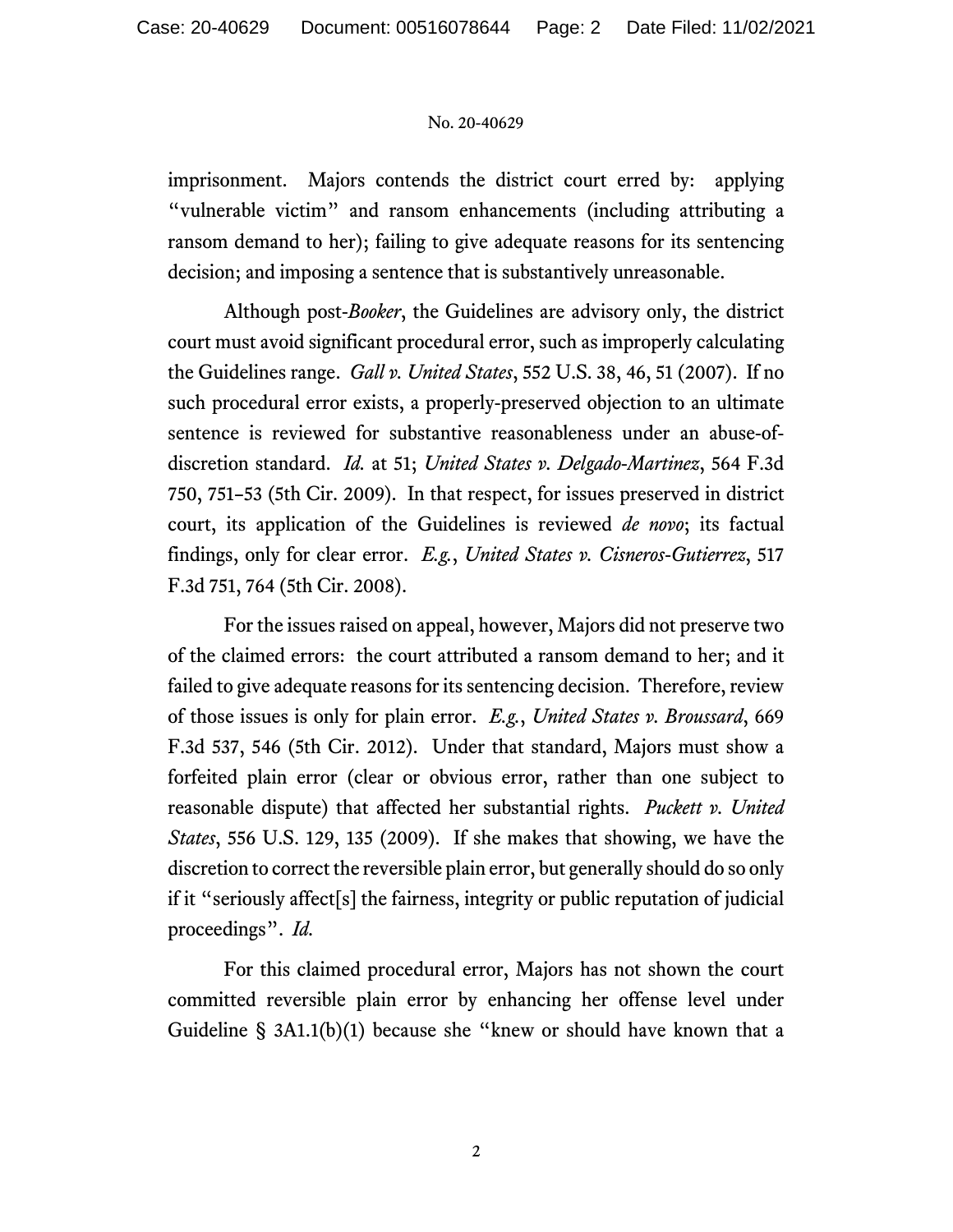## No. 20-40629

victim of the offense was a vulnerable victim" or under Guideline § 2A4.1(b)(1), which applies in kidnapping proceedings when a ransom demand was made. But, even assuming Majors preserved this claim for appeal (including ransom should not have been attributed to her) and could establish error, any error was harmless. The Guideline § 3A1.1(b)(1) enhancement had no bearing on the calculation of her Guidelines range. *See United States v. Sidhu*, 130 F.3d 644, 652 (5th Cir. 1997) (explaining granting relief for enhancement would not change the controlling Guidelines range). Additionally, the district court's stated reasons show it would have imposed the same sentence even if the enhancements were applied in error, and it would have done so for the same reasons. *See United States v. Redmond,* 965 F.3d 416, 421–22 (5th Cir. 2020), *cert. denied*, 141 S. Ct. 1411 (2021) (holding Guidelines-calculation error harmless because court would have imposed same sentence for same reasons).

Majors' assertion that her sentence is procedurally unreasonable because the court failed to give adequate reasons for the upward variance or for its extent (which, as noted, she did not preserve in district court) does not establish reversible plain error. *See United States v. Coto-Mendoza*, 986 F.3d 583, 585–86 (5th Cir. 2021), *petition for cert. filed* (U.S. June 24, 2021) (No. 20-8439). The court provided a sufficient explanation for rejecting Majors' request for a shorter sentence and demonstrated it had a reasoned basis for its sentencing decision. *See Rita v. United States*, 551 U.S. 338, 356–57 (2007) (noting the district court's explanation must sufficiently show it "has considered the parties' arguments and has a reasoned basis for exercising [its] own legal decisionmaking authority"). In any event, Majors has not asserted, much less shown, that any lack of stated reasons affected her substantial rights. *See Puckett,* 556 U.S. at 135 (explaining appellant, for one prong of plain-error review, must show the clear-or-obvious error affected substantial rights).